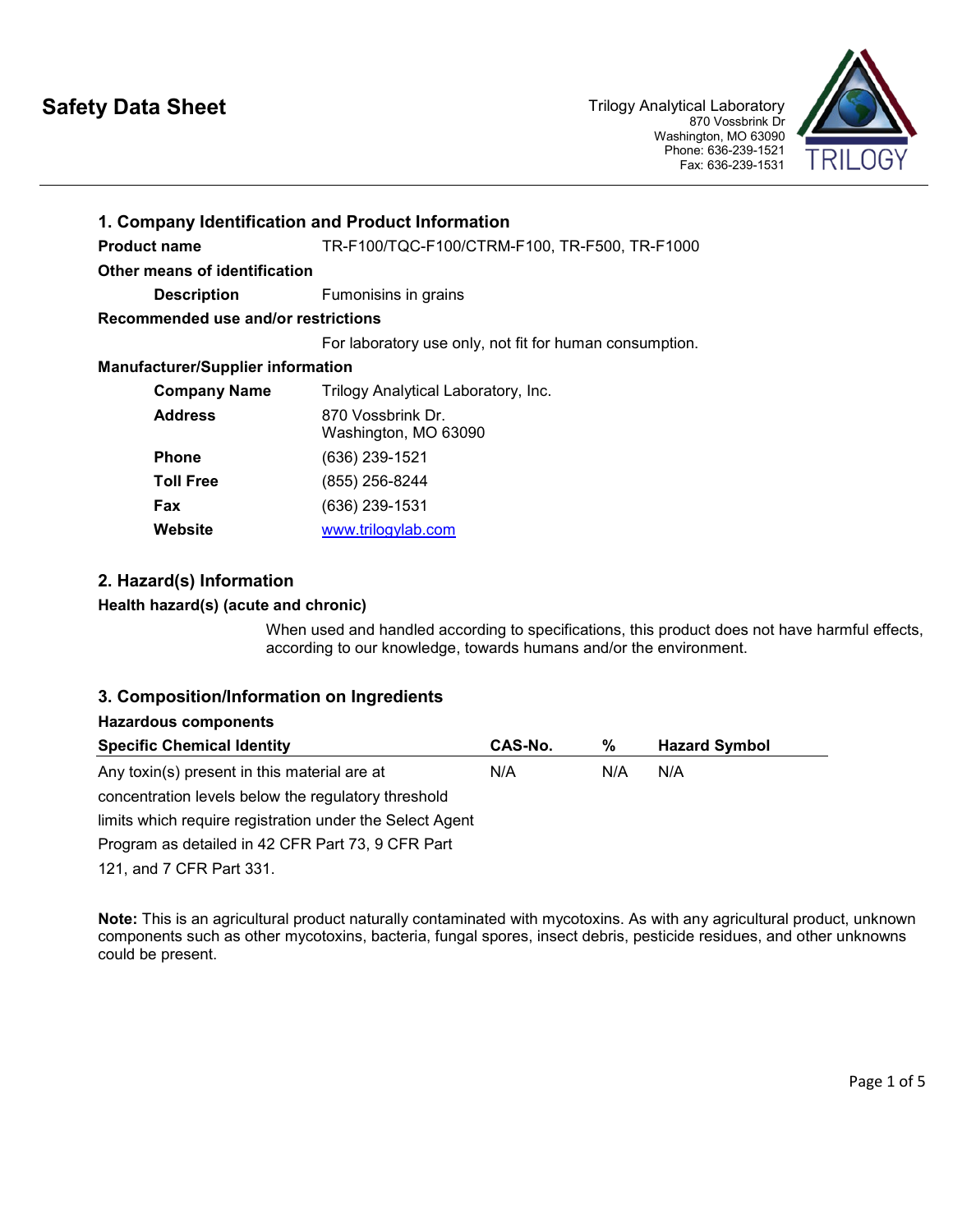

# **4. First Aid Measures**

| Inhalation                                 | Seek medical attention if breathing becomes difficult or labored.                                             |  |  |
|--------------------------------------------|---------------------------------------------------------------------------------------------------------------|--|--|
| <b>Skin contact</b>                        | Wash skin with soap and water, seek medical attention if irritation develops.                                 |  |  |
| Eye contact                                | Rinse open eye under running water for at least 15 minutes. Seek medical attention if irritation<br>develops. |  |  |
| Ingestion                                  | If swallowed, seek immediate medical attention.                                                               |  |  |
| Important symptoms, both acute and delayed |                                                                                                               |  |  |
|                                            | When handled properly there are no acute or delayed symptoms to our knowledge.                                |  |  |

**Indication of any immediate medical attention and special treatment**

No data available.

# **5. Fire and Explosion Hazard Data**

#### **Extinguishing media**

Use water spray, alcohol-resistant foam, dry chemical, or carbon dioxide.

# **Protective equipment**

Firefighters should wear protective equipment and a self-contained breathing apparatus.

#### **Chemical hazards from fire**

No data available.

# **6. Accidental Release Measures**

**Personal precautions** Use personal protective equipment. Ensure adequate ventilation. Avoid breathing dust.

#### **Environmental precautions**

Prevent dispersion of material. Wipe up with damp sponge or mop.

**Clean-up measures** Contact safety officer if questions arise.

# **7. Handling and Storage**

# **Precautions for safe handling**

Ensure proper ventilation/exhaustion. Avoid contact with skin and eyes. Wear proper PPE while handling material.

#### **Conditions for safe storage, including any incompatibilities**

Storage area should be cool and dry. There are no known incompatibilities.

**Other precautions** Use the same caution when handling this sample as with any other agricultural product with unknown hazards.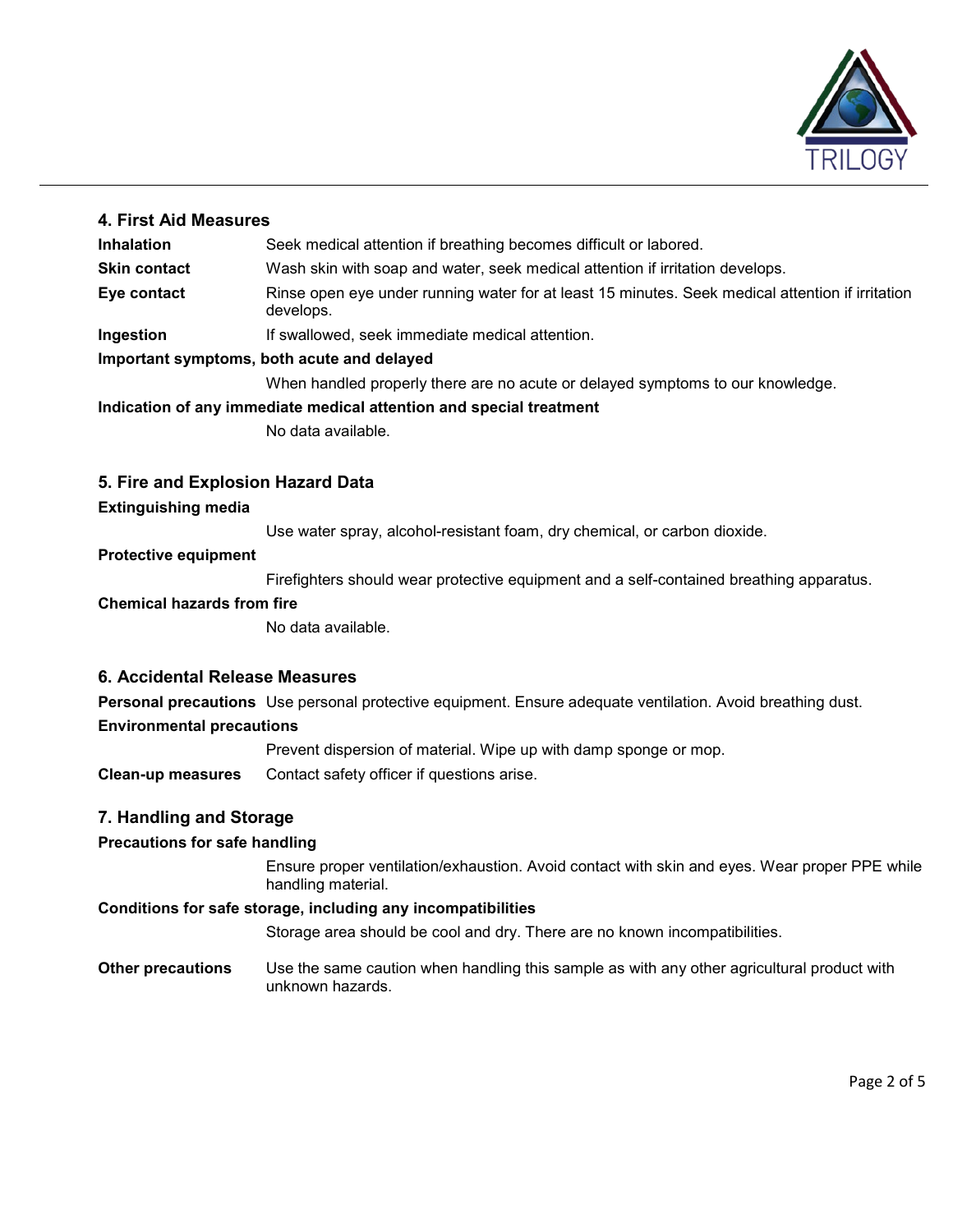

# **8. Exposure Controls/Personal Protection**

**OSHA-PEL** N/A

**ACCIH-TLV:** N/A

#### **Components with workplace control parameters**

N/A

#### **Appropriate engineering controls**

Handle in accordance with good industrial hygiene and safety practices. Wash hands before breaks and at the end of the work day. Avoid contact with eyes, skin, and clothing. Proper ventilation required.

# **Personal protective equipment**

Keep away from food, beverages, and feed.

#### **Eye/face protection**

Safety glasses with side shields.

#### **Breathing equipment**

In case of brief exposure, use a chemical fume hood or a NIOSH/MSHA-approved respirator.

#### **Hand protection**

Handle with chemical-resistant gloves.

#### **Body protection**

Wear a lab coat or other protective clothing.

#### **9. Physical and Chemical Properties**

| Appearance and odor No data available.         |                    |
|------------------------------------------------|--------------------|
| <b>Boiling Point</b>                           | No data available. |
| <b>Melting Point</b>                           | No data available. |
| Density                                        | No data available. |
| рH                                             | No data available. |
| Flash point                                    | No data available. |
| Flammability                                   | No data available. |
| <b>Explosive Properties</b> No data available. |                    |

#### **10. Stability and reactivity**

**Reactivity** No data available. **Stability** Stable under normal storage conditions. Avoid excess heat.

#### **Possibility of hazardous reactions**

No data available.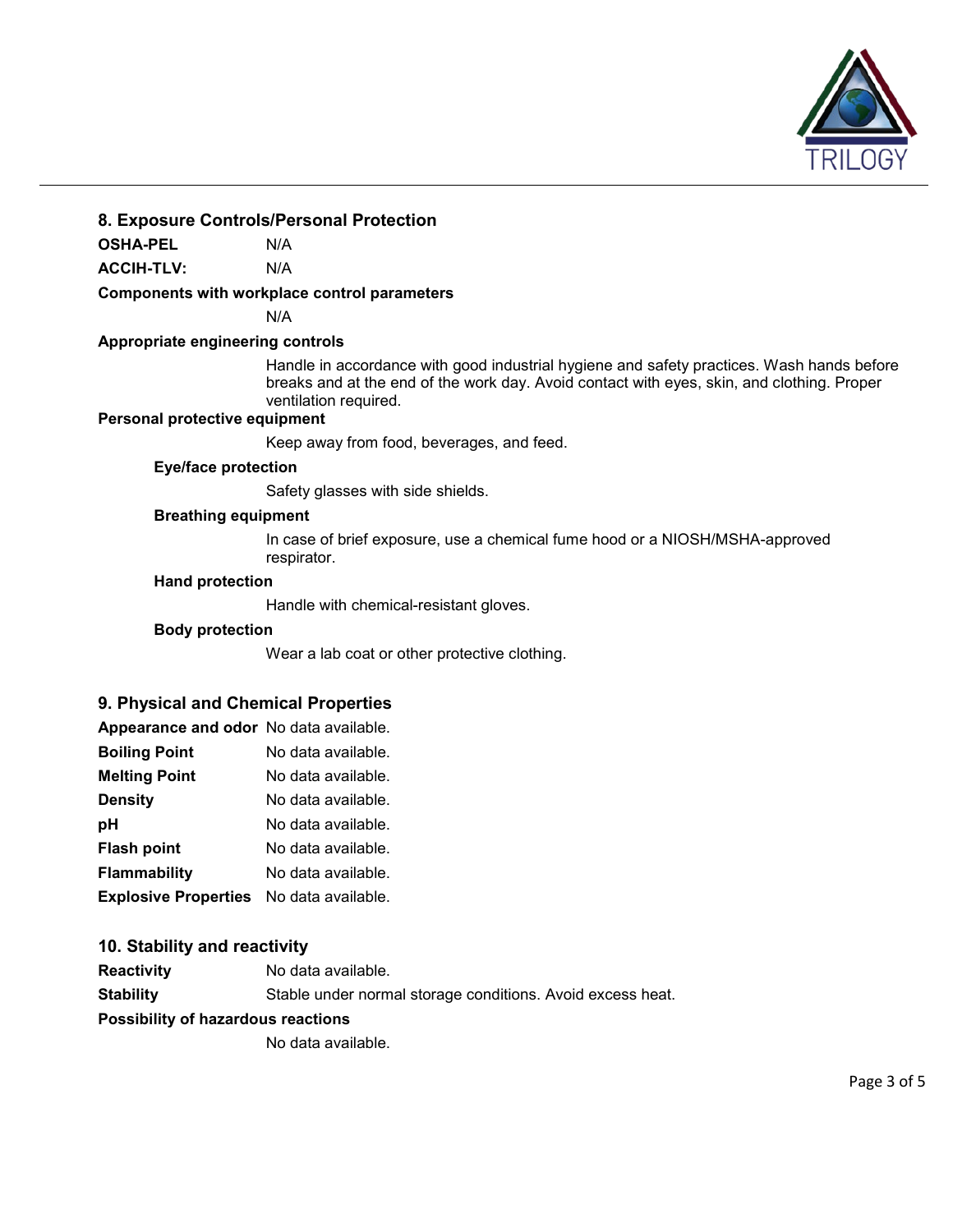

| Incompatibility (materials to avoid)                        |                    |  |  |  |  |
|-------------------------------------------------------------|--------------------|--|--|--|--|
|                                                             | No data available. |  |  |  |  |
| <b>Hazardous decomposition or byproducts</b>                |                    |  |  |  |  |
|                                                             | No data available. |  |  |  |  |
| <b>Conditions to avoid</b>                                  | Excessive heat.    |  |  |  |  |
| 11. Toxicological Information                               |                    |  |  |  |  |
| <b>Effects of short-term exposure</b><br>No data available. |                    |  |  |  |  |

#### **Effects of long-term exposure** No data available.<br>Not applicable. **LD/LC50 values Carcinogenicity classification IARC** Not applicable.<br> **NTP** Not applicable. Not applicable. **Irritant** No irritating effects known.<br> **Sensitization** No sensitizing effects know No sensitizing effects known. **Acute/chronic effects** No acute or chronic effects known. **Reproductive effects** No reproductive effects known.

# **12. Ecological Information**

**Eco toxicity tests** No data available.

# **13. Disposal Considerations**

#### **Waste disposal method for unused product and contaminated packaging**

Dispose of in accordance with all applicable federal (40 CFR 261.3), state, and local environmental regulations and the European Waste catalogue, 94/3/CE and 75/442/CE.

**Container information** Do not remove labels from containers until they have been properly cleaned. Contact a licensed professional waste disposal service to dispose of this material if questions arise.

# **14. Transport Information**

Not regulated for transport.

**Land transport ADR/RID (cross border)**

Not regulated for transport.

#### **Maritime transport IMDG**

Not regulated for transport.